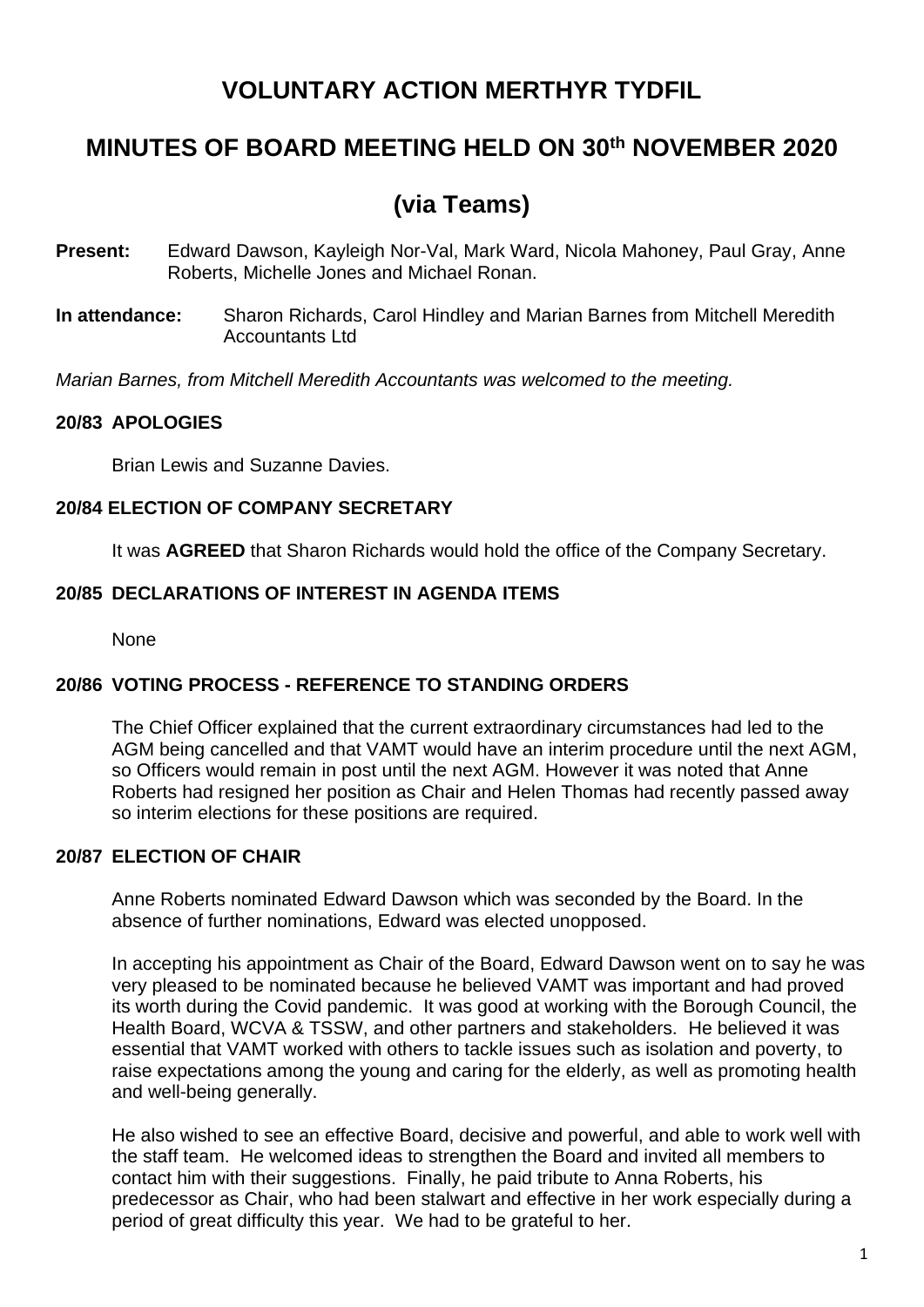### **19/88 ELECTION OF VICE CHAIR**

After some discussion it was **AGREED** to keep the Vice-Chair post vacant until the next AGM.

## **20/89 ELECTION OF TREASURER**

The Treasurer post remains unchanged.

#### **19/90 ESTABLISHMENT OF ANY SUB COMMITTEES AND THEIR MEMBERSHIP**

The Board agreed that the Chief Officer Development Plan Sub-Group that was established is to be continued to monitor and support the recently recruited Chief Officer.

#### **19/91 CO-OPTIONS TO THE BOARD**

It was **AGREED** that both Suzanne Davies and Brian Lewis continue as co-opted trustees.

## *BUSINESS ITEMS*

#### **20/92 AUDIT FINDINGS REPORT**

Marian Barnes explained the audit findings report to the Board. She highlighted some recommendations for improvement of the sage system and noted that she was still waiting for some confirmation from investment banks. She offered assistance with completing management accounts which will be with an independent person within Mitchell and Meredith so there is no conflict of interest. She also explained the changes to accounting policies which resulted in the assets being re-stated for the previous year which impacts on the SOFA and the Balance Sheet figures. Marian Barnes also suggested that reference needs to be made to the Covid 19 issues in the trustee report. She also recommended to review the Reserves Policy as she felt that the current one needed amending.

#### *Action: Treasurer/Admin Finance Manager/Chief Officer*

## **20/93 DRAFT AUDITED ACCOUNTS 2019-20**

Marian Barnes explained the accounts in detail drawing attention to the issues with the lease ending before the building had been depreciated fully, therefore the assets had been restated to take this into account. She also explained that there had been a loss on the investment with the CCLA due to the current financial climate. With this taken into account she confirmed that she was happy that VAMT was in a good position and was shown to be a going concern.

Paul Gray said that he was satisfied that the accounts now show a fair representation of VAMT's financial position and that the issues with the assets of the Charity had been corrected. Marian Barnes suggested that it would be beneficial to set up a Finance Sub-Committee to review the management accounts before they are presented to the Board. This was **AGREED** and the Finance Sub-Group would comprise of the Treasurer plus one other trustee to review the finance reports before the Board meetings.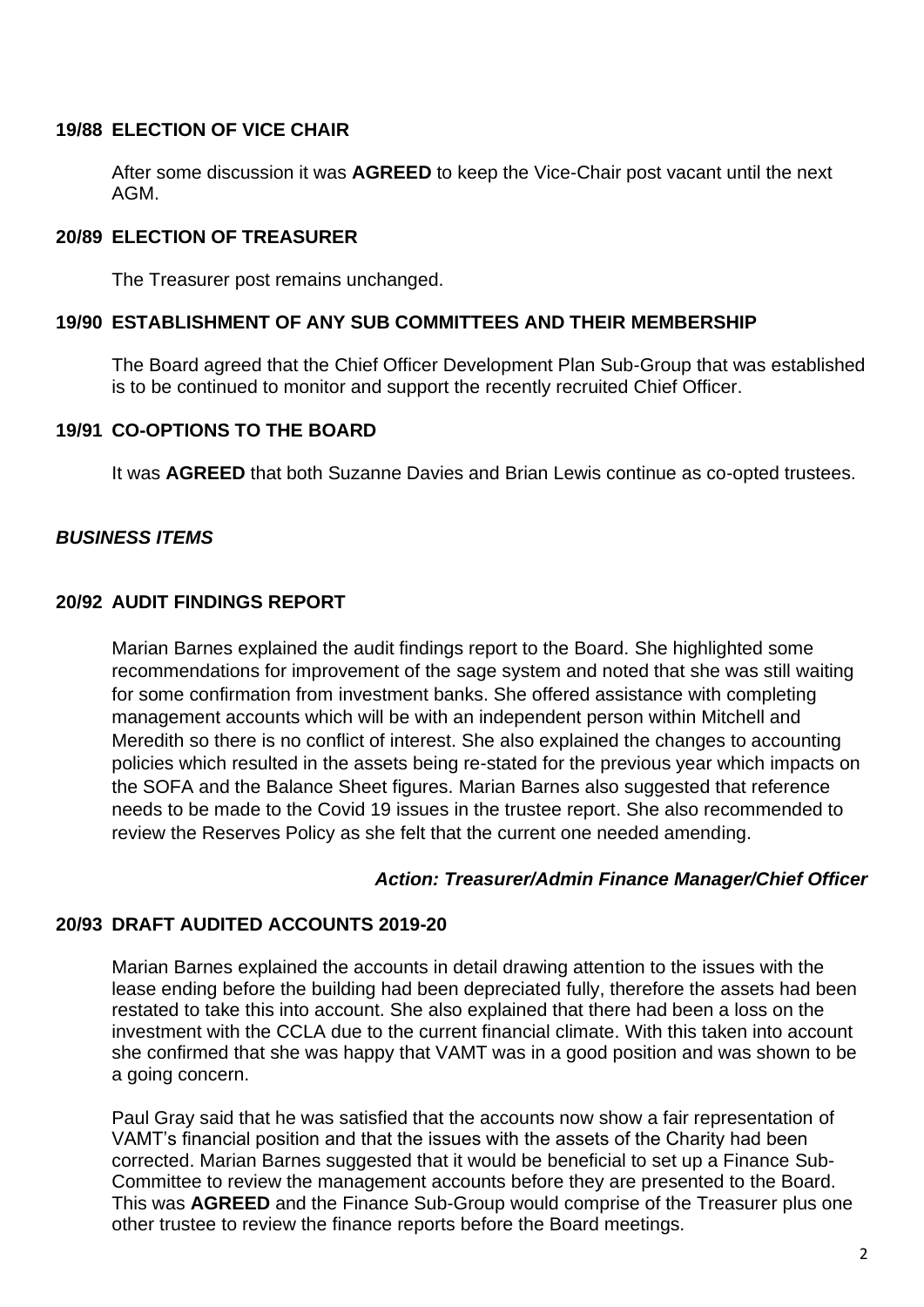The accounts were accepted by Nicola Mahoney and seconded by Mark Ward.

Marian Barnes was thanked for her assistance in producing the audited accounts and left the meeting.

### **20/94 MANAGEMENT ACCOUNTS**

The Admin/Finance Manager explained the management accounts which were **AGREED** by the Board and noted that a new layout was required. The offer of Mitchell and Meredith to assist with a new layout had been accepted and will be worked on.

#### **20/95 REVISED CORE BUDGET**

A revised core budget was explained and discussed. The main alterations was the salary differences due to the change in Chief Officer Post and some additional expenditure which had been previously agreed by the Board. The budget was **AGREED** by the Board.

#### **20/96 CHIEF OFFICER'S REPORT**

The Chief Officer's Report had been circulated in advance and was presented by the Chief Officer. The report was received by the Board and explained in detail. The content of the report was noted.

#### It was **AGREED;**

- 1. That a lottery bid be submitted for the Calon Las post after a successful first stage application. Submission date for the bid is 21st December 2020.
- 2. That meetings will be held with staff regarding each of the Strategic Actions within the Operational Plan.
- 3. That the memorandum and articles be looked at in order to have an option of an online AGM if and when required.

# **20/97 VAMT KPI REPORT AND OPERATIONAL PLAN QUARTER 2 REPORT**

The report was presented to the Board by the Chief Officer and explained. Edward Dawson noted the massive increase in the monitoring figures from this year to the previous year. Paul Gray agreed that the report is excellent and asked if the Chief Officer could RAG rate any areas of concern that she may have.

#### *Action: Chief Officer*

#### **20/98 HEALTH AND SAFETY REPORT**

It was noted that there was an updated risk assessment in place for staff using the building which included the use of face masks and social distancing, which has been circulated to all staff and tenants.

#### **20/99 MEMBERSHIP**

Three new members were **APPROVED**, those being Hebron Evangelical Church, Dowlais, Archdiocese of Cardiff, Grief Support Cymru.